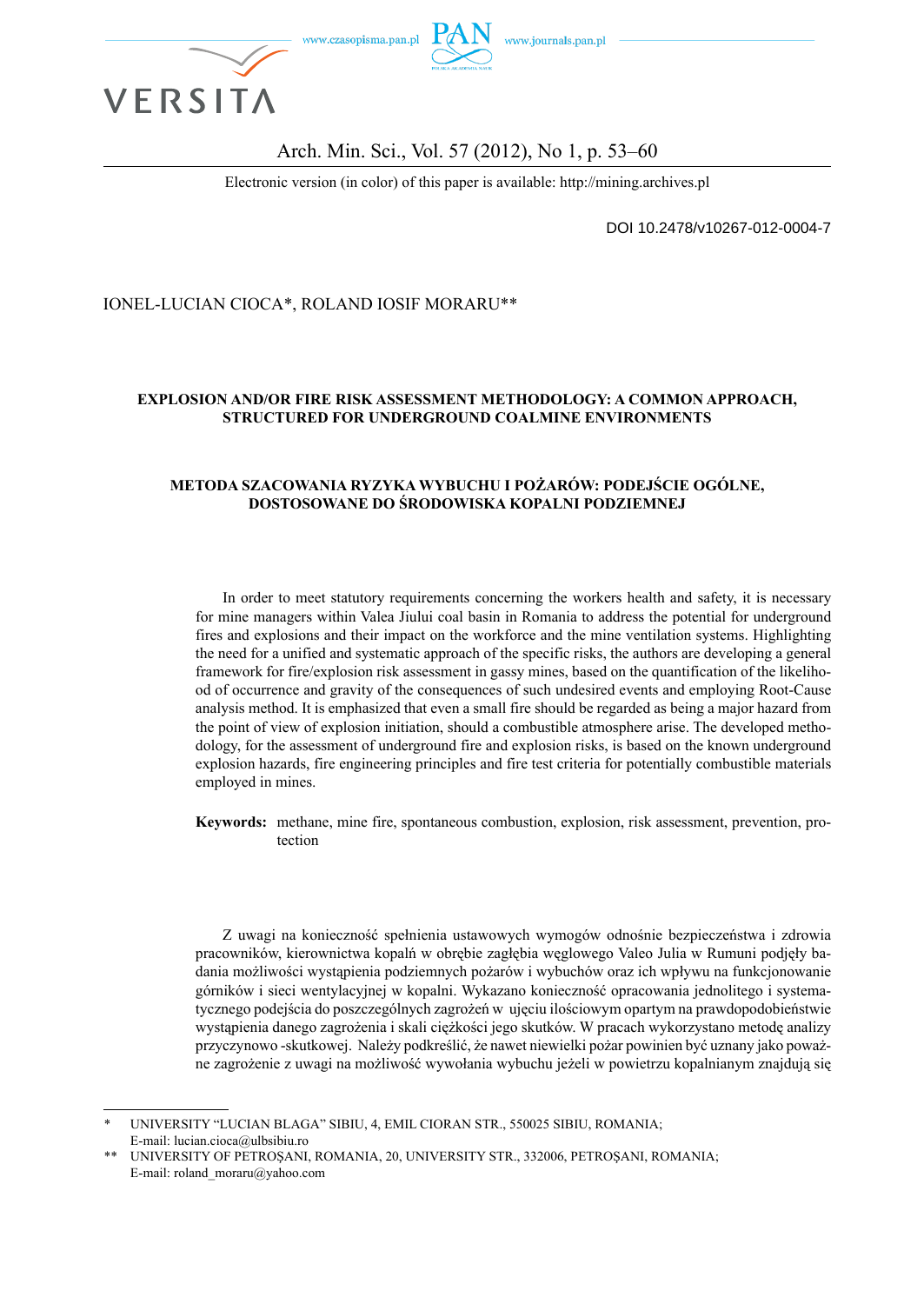

gazy palne. Opracowana metoda określania zagrożenia pożarem i /lub wybuchem oparta jest na ogólnie znanych zasadach powstawania pożarów i wybuchów, ochrony przeciwpożarowej i kryteriach określania potencjalnych materiałów palnych wykorzystywanych w kopalniach.

**Słowa kluczowe:** metan, pożar w kopalni, samozapłon, wybuch, ocena ryzyka, działania zapobiegawcze

## **1. Introduction**

Hard coal exploitation in Valea Jiului basin is conducted in difficult mining and geological conditions, causing numerous hazards relating to the health and safety of underground personnel. To the most serious mining hazards belong underground fires and firedamp explosions, which far too many times were the reason of mining catastrophes (Moraru et al., 2010a, 2010b; Moraru & Băbuţ, 2010 a). The implementation into the practice of scientific principles of fire and explosion prevention contributed to significant decrease of the fire/explosion hazard in coal mines (Matei et al., 1995). However, in spite of many achievements of science and technology in this field, fires and explosions still occur, creating a potential hazard for miners and contributing to the generation of considerable costs of fire-fighting and rescue actions, temporary output suspension or loss of longwalls. The scientific aspects of conducting fire-fighting actions in hard coal mines, elaborated by W. Budryk (1950) are of vital importance in mining theory and practice.

This concerns both spontaneous and open fires. Mine methane is also one of the main concerns, as a risk factor in coal mining (Strumiński & Madeja-Strumińska, 2008). To improve the precision and reliability in assessing fire/methane hazard in working face of coal mine, it is more and more considered that an integrated, common approach is required, able to be implemented by the existing technical and safety staff, in the condition of Romanian coal mining restructuring process, characterized by mine closure and personnel diminishment.

# **2. The principles and general framework of the explosion risk assessment in methane gassy mines**

The basic principles and the general framework of the explosion and fire risk assessment process in the underground workings within methane gassy collieries are common, as a consequence of the complex interactions between the specific parameters and, even, of the involved substances (Mitchell, 1996). So, a methane – air mixture explosion can raise airborne coal dust particles, which previously were settled on the floor and walls, enriching in this manner the explosive mixture involved in the burning process. On the other hand, one of the direct consequences of methane explosions can be an open – fire, which magnifies the gravity of consequences generated. Likewise, the explosion's ignition trigger can be a spontaneous combustion.

Consequently, we consider that the risk assessment approach should be carried out in an integrated manner, propounding the entire set of influence factors, funded on an arborescent causality approach, as depicted in figure 1 (Moraru & Băbuţ, 2000, 2009).

A risk assessment procedure for the assessment and management of explosions/fires in underground mine workings should always be developed based on several main principles issued from the past work and acquired experience (Cioca et al., 2010; Moraru & Băbuţ, 2010b). For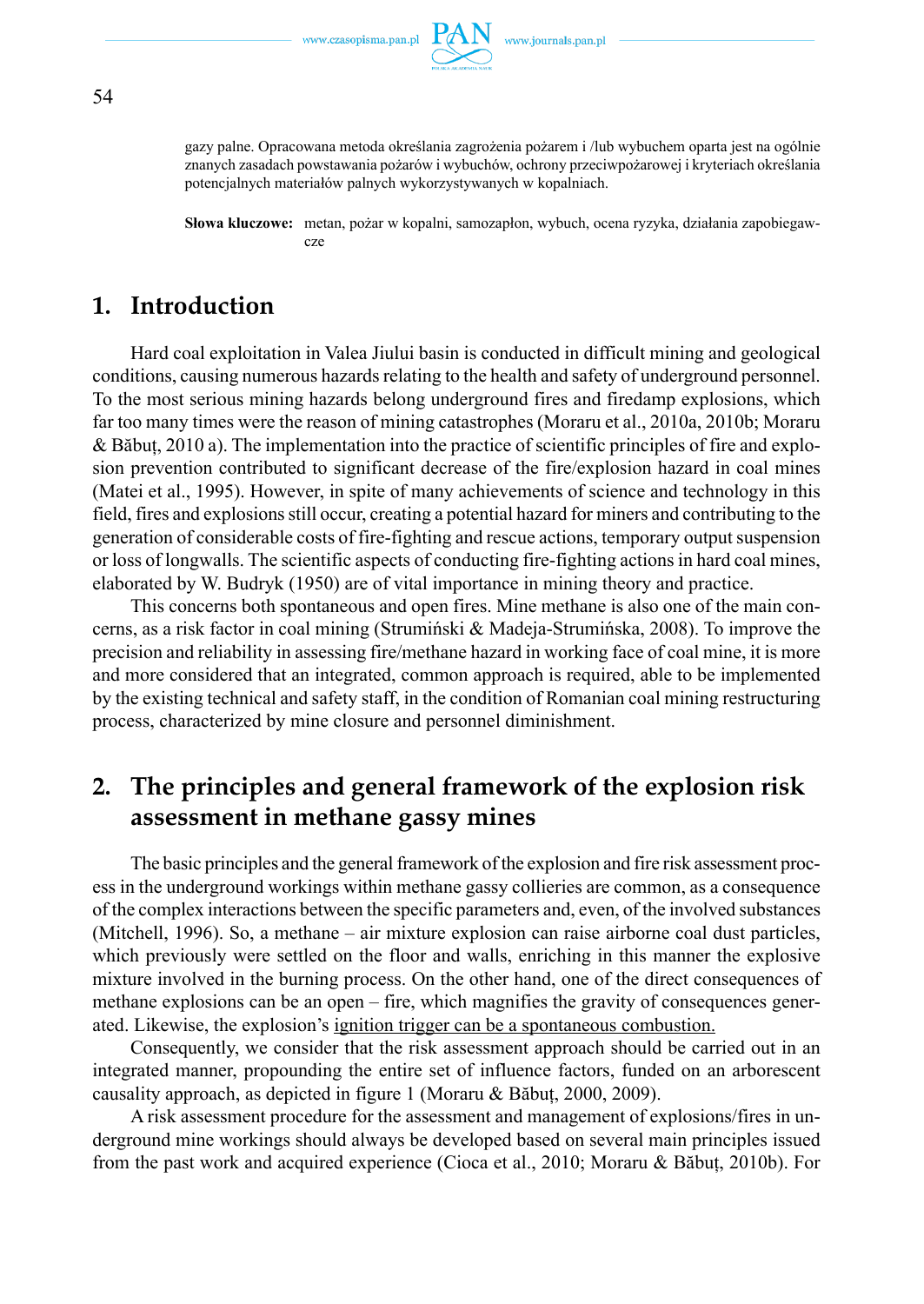www.czasopisma.pan.pl





Fig. 1. Reduced Root – Cause tree for the undesired event "Collective injury induced by a methane explosion"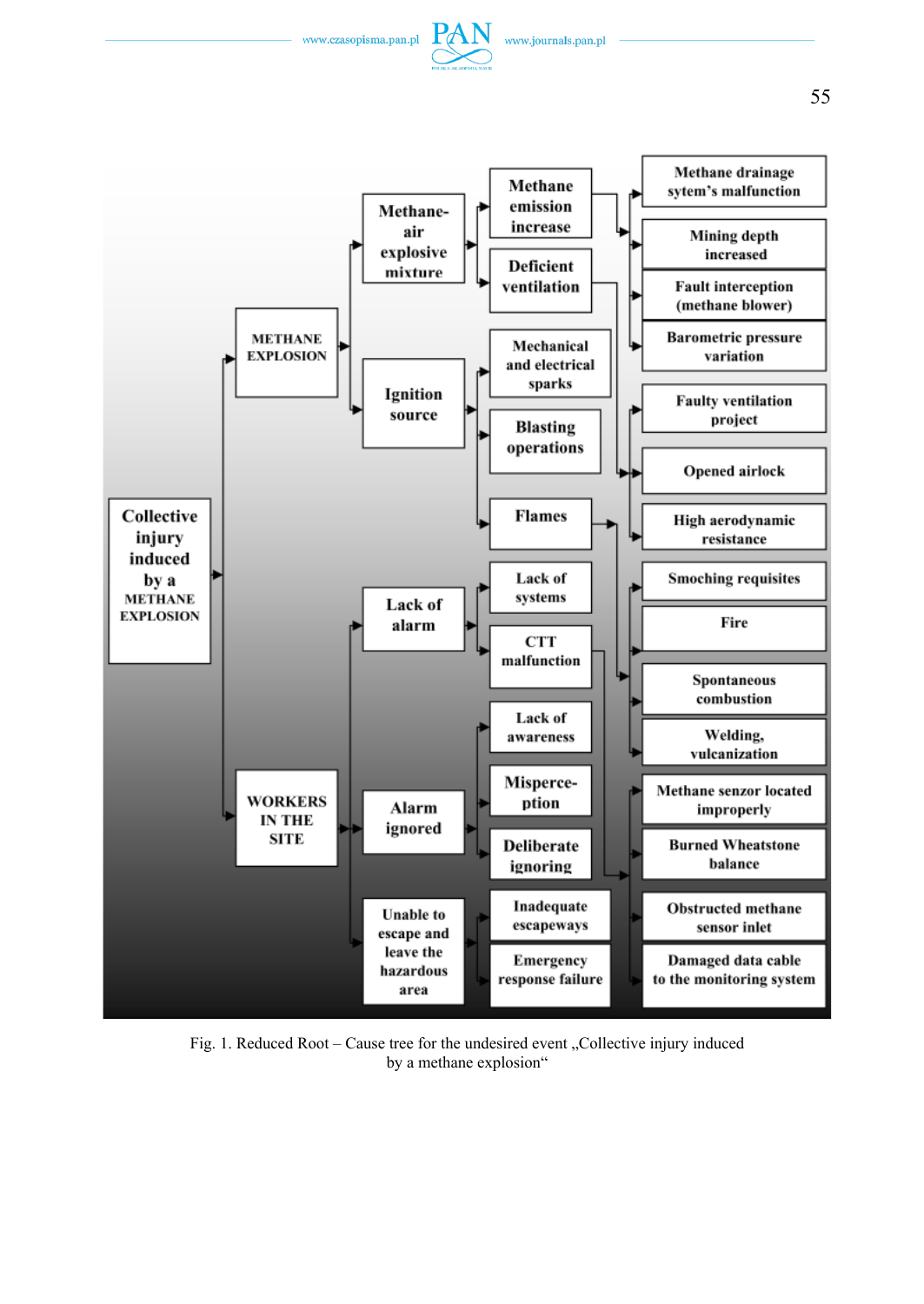

reasons related to the brief character of this paper, we are presenting only the basic principles on which the general assessment framework is grounded, as it is set up below:

## **a. Identification of materials present and method of material selection.**

- Identify and list materials present, quantify and location;
- Review tests used as a basis for selection of such materials and their shortcomings;
- $-$  Consider how fire resistance changes in use, for instance due to contamination with coal dust or other combustible material.

#### **b. Establish possibility of ignition.**

- $-$  Review acceptance criteria, e.g. flame size or maximum permissible temperatures allowed under tests, to establish case of ignitability;
- Establish maximum permissible temperatures under regulations applied to the mine;
- Review method of use of materials: consider possible fault conditions or other scenarios which may lead to higher temperatures being achieved.

## **c. Consider possibility of explosion/fire growth.**

- Establish likelihood of fire spreading beyond source:
- $-$  Include size of original fire and material involved :
- $-$  Include consideration of fire resistance data for items which may be subject to flame impingement.

## **d. Availability of explosion/fire detection systems.**

- $-$  Will personal be able to detect a fire;
- Use of environmental monitoring;
- Use of smoke detectors, infrared detectors or other measuring systems and devices to look for hot spots.

## **e. What fire suppression systems are present?**

- $-$  Are any fire detection systems in place?
- $-$  What is the method of warning control staff of a fire, so that the emergency procedures can be started?
- $-$  What type are the fire suppression systems and how effective are they?
- Consider nature of possible fuels and typical extinguishing media;
- How are extinguishing substances to be applied (injection into engine compartments, deluge etc.)?
- Do any standards exists specifying details of fire suppression systems, if not how is the system to be installed?

## **f. Communication and evacuation.**

- $-$  Are reliable communication systems in place to coordinate fire and rescue operations?
- Are practice drills undertaken?
- How will the spread of post-explosion or post-combustion gasses and smokes affect fire suppression and rescue measures?
- $-$  Can the ventilation system be used to assist fire suppression and rescue operations? Is there a residual risk for ventilation reversal?

By applying the above synthesized basic principles it should be possible to identify the prevention safety barriers for unwanted events like methane and coal dust explosions and/or mine fires in the underground environment.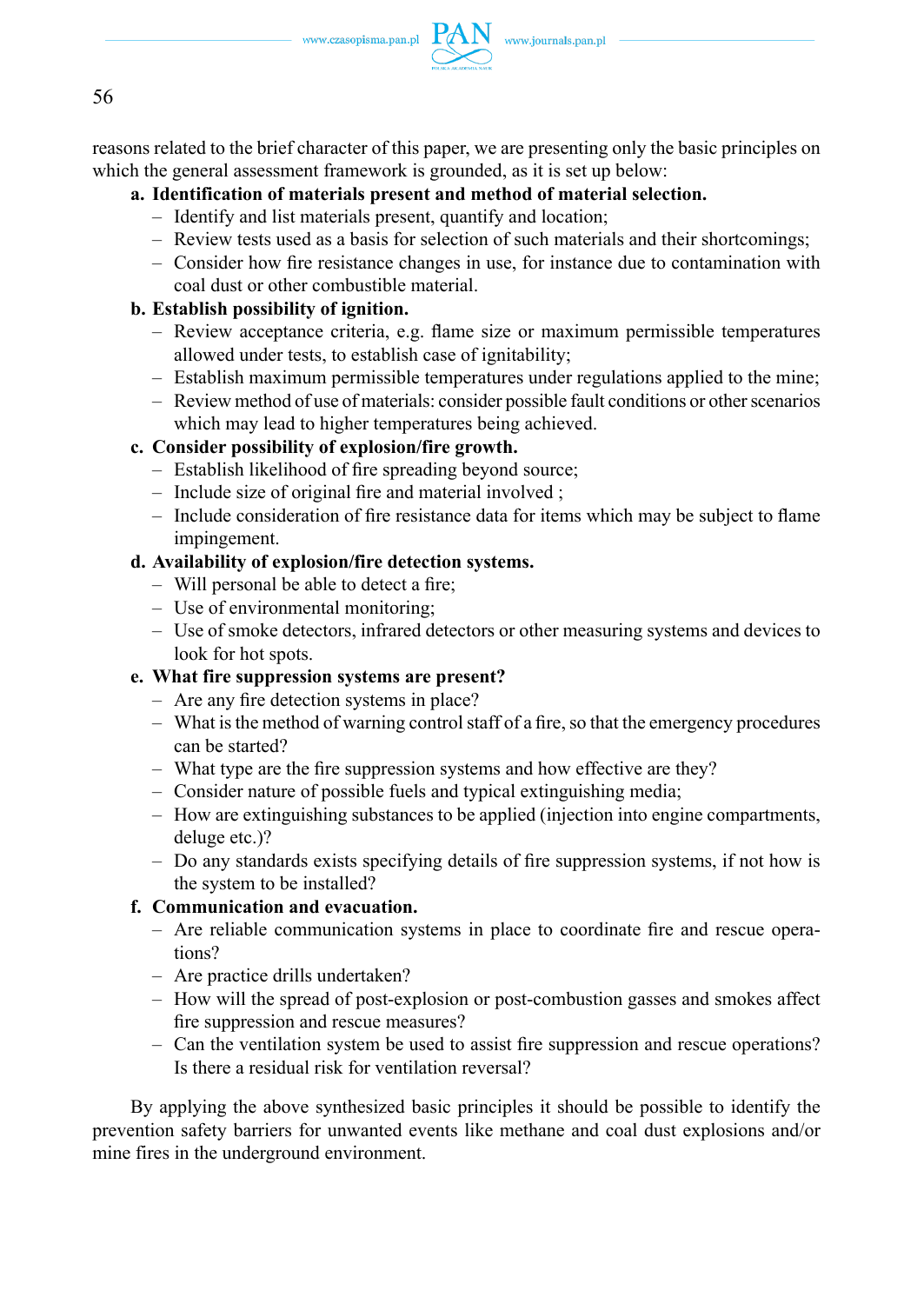# **3. The structure of the integrated risk assessment methodology for explosion/fire risk assessment**

Basically, the integrated methodology proposed for implementation in the specific conditions of the underground environment of Valea Jiului collieries, involves the completion of the steps described below.

**STEP 1:** Identification of fuels and ignition sources (others then methane gas) which can be involved in the dynamic phenomenon propagation, simultaneously with considerations given to workplace activities, job tasks and equipments characteristics to the analyzed unit (face, sector, ventilation circuit, etc).

**STEP 2:** Establishing the potential for ignition of fuels.

Consider the likelihood of a fire or explosion occurring for all combinations of fuels and ignition sources identified and assign an overall risk rating. Also to be considered at this stage are any effects local air flow may have on hindering fire detection, or increasing the spread of fire.

Also, consideration must be given to the movement of a body of gas by the mine ventilation system into areas where sparks or flames may be present. For example, around mineral cutting or drilling equipment, shot firing, areas of coal seams undergoing spontaneous combustion, failed items of electrical or mechanical equipment generating sparks etc.

Risk reduction measures will be required for any area having a combined risk rating exceeding a present value.

**STEP 3:** Risk reduction measures – reducing ignition probability.

Methods for reducing risk in areas identified as having a high fire or explosion potential will include both means of reducing the likelihood of ignition and reducing the quantity of fuel present. Such measures may include:

- – *Equipment design* evaluate design to determine if risk can be reduced through design changes;
- – *Operating procedures* the threat of explosion/fire can be reduced through effective implementation of company policies and procedures; the safety philosophy should be grounded on the dualism resulting from the connection of top management commitment with an adequate level of safety culture (in correlation to the standard ISO 31000: Risk management – Principles and guidelines for implementation, cited in Moraru & Băbuţ, 2010c);
- – *Review of maintenance intervals*;
- – *Reduction in the amount of combustible materials* through use of low flammability alternative;
- – *Design, installation and maintenance of systems to limit the range of an explosion consequences*. For example, in the case of Valea Jiului collieries stone dust/water through barriers, explosion doors etc.

**STEP 4:** Identification of fire/explosion protection and warning systems, installation and accessibility.

This stage is divided into three phases:

– **Phase 1** – Considerations of fire/explosions types. This entails using information from STEP 1 on fuel types and quantities to determine type of suppression system, how the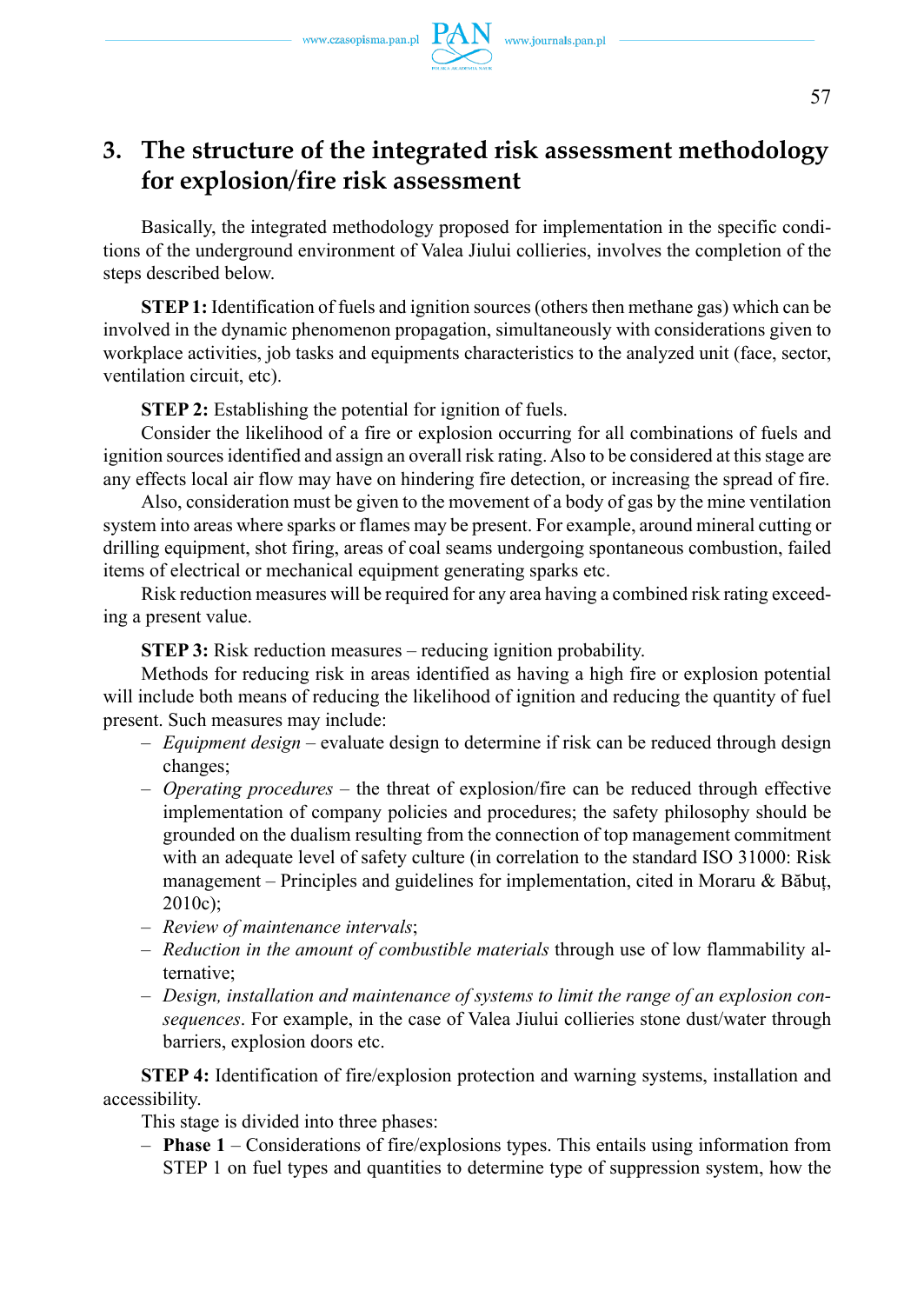

agent is to be applied, the method of detection and areas where rapid fire spread may occur, requiring early detection and system activation.

- – **Phase 2** Fire detection equipment. The purpose of this section is to ensure consideration of all relevant areas, not just sitting of detectors. Also important is correct routing of signal cables from detectors, accessibility of enunciation panels etc. Explosion detection equipment–concerns environmental monitoring including firedamp measurements or hand-held instruments used by officials etc.
- – **Phase 3** Visibility and use of fire fighting equipment. Here the purpose is to ensure adequate signage of fire fighting equipment, case of accessibility, staff training etc. At each stage a column will be included to highlight where further action is required.

**STEP 5:** Means of escape.

Considerations will be given to the means of escape given a fire or explosion, and the choice of self rescuer given the nature and toxicity of anticipated smoke. Establish how many people are at risk and method of notifying personnel of choice of escape route.

**STEP 6:** Establish residual risk.

To be completed for those areas for which a high risk rating was derived. This is a basic stage, which often is missing in the Valea Jiului collieries practice, in which the information regarding the residual risk is gathered and transmitted to workers. For example, they can be notified that when the self rescuer's hose is damaged, the worker can breathe directly from the filtering cartridge. The final stages of the assessment are referring to issues for emergency plan, ongoing requirements and outstanding actions, as it follows:

**STEP 7:** Prepare a table summarizing areas where fire or explosion is though possible, the main fuel and toxicity of smoke, evacuation routes considered (including the case of ventilation flow reversal) and the effects of possible disruption of communications.

**STEP 8:** Prepare a table or list of ongoing safety requirements and further measures which must be met for systems put in place to remain operational and effective, e.g. staff training, testing of fire fighting equipment, regular stone dusting etc.

**STEP 9:** Prepare and act upon a list of outstanding actions identified during the assessment to ensure that systems put in place are effective. This involves the prioritization of risks, resource allocation and practical implementation of identified measures.

During the risk assessment and management process, it is of major importance the real (not formal) involvement of the key workers, following a well-established communication-consultation procedure.

## **4. Conclusions**

As fire is not the only underground hazard of significance, the proposed methodology has been developed by combination of the principles outlined above, with additional consideration of explosion. The methodology will involve the completion of a number of check sheets to allow the user to establish the likelihood of fire or explosion, the number of personnel at risk, methods of evacuation and areas where a more detailed examination is required. Having identified prime areas for investigation, a more detailed analysis should be undertaken as part of the mine's emergency preparedness documentation.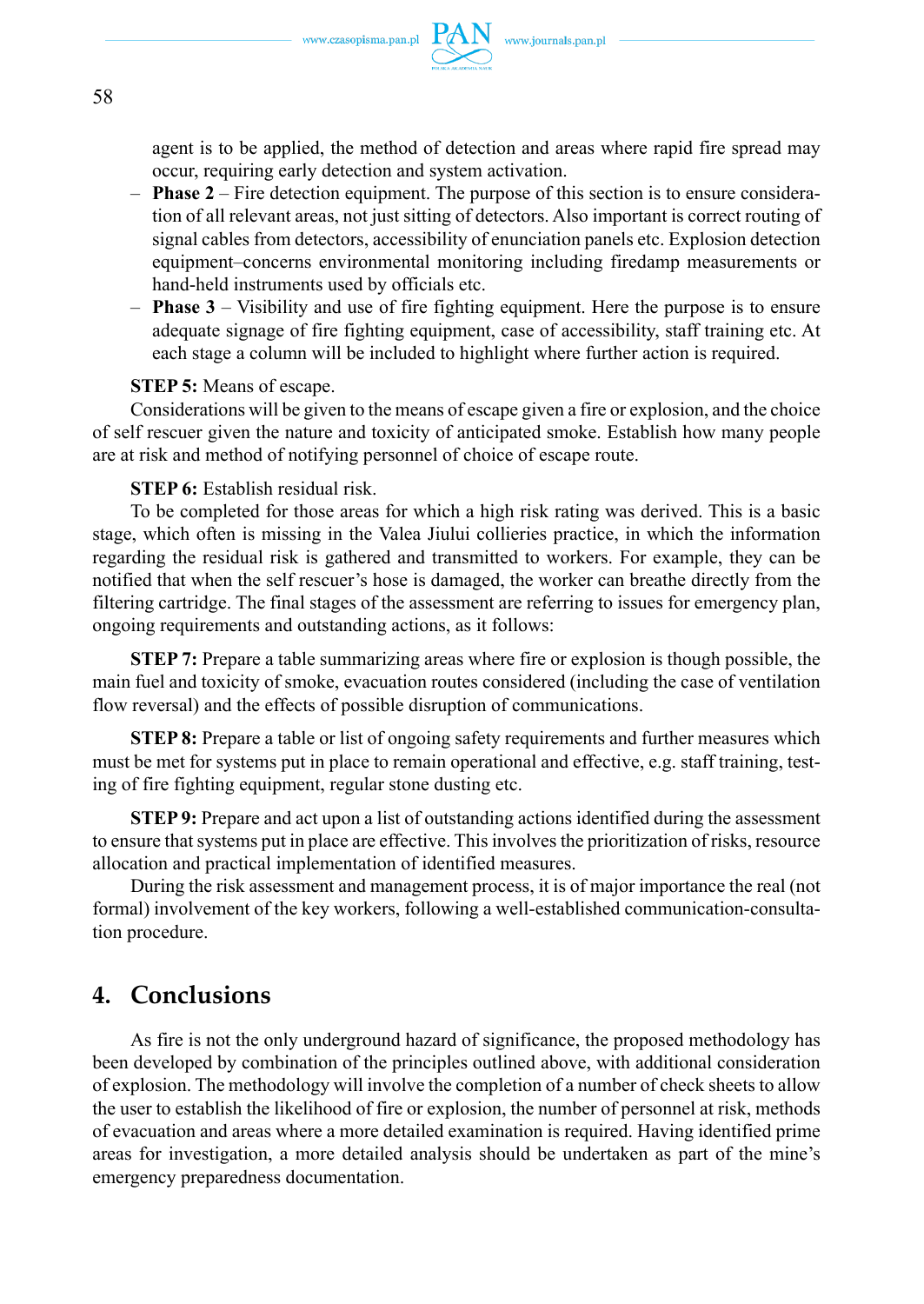www.czasopisma.pan.pl  $PA$ 



The first stage is concerned with establishing the potential for fire and explosion, either through workplace activities, or accidental ignition of combustible material. The first stage is to study the areas or operation of concern to identify combustible materials and potential ignition sources (either permanent or arising through fault conditions). The likelihood of fire/explosion occurrence is then evaluated by:

- Noting the coexistence of potential ignition sources ;
- Noting the likelihood of an explosive atmosphere occurrence;
- Study of past fire and explosion incidents in a particular operation, as they may have a high probability of reoccurrence;
- Study of maintenance routines are they being met, is maintenance of an adequate standard, could maintenance operations themselves lead to an increased fire/explosion risk, are there any changes in the frequency of faults which may indicate either inadequate maintenance or the equipment is coming to the end of its lifetime, are replacement parts those recommended by the equipment supplier;
- Establish if the risk of fire/explosion is affected by standards of housekeeping.

As stated above it is also of importance to give practical consideration of workplace activities which could a fire/explosion, as well as identifying potential fuels and ignition sources. Such activities may include obvious areas such as mineral extraction/cutting, hot works such as grinding, cutting, welding, or possibly smoking, along with less obvious hazards such as working on electrical equipment where electrical fires may result from accidental shorting or damage to equipment, or working on methane drainage systems, where methane leaks could result in fire or explosion.

When undertaking a risk assessment it is of importance to consider the range of hazards proposed by personnel of all disciplines present in the affected area. This may include the mine manager, with whom ultimate responsibility lies, electrical and mechanical engineers, mine safety personnel and worker's representatives. Depending on the perceived severity of the hazard difficulty in fire fighting or the length of the escape route, it may also be prudent to consult the Mine Rescue Service, or other emergency service who may attempt to undertake rescue or fire fighting underground.

## **References**

- Budryk W., 1950. *Pożary podziemne*. Katowice.
- Cioca L.I., Moraru R., Băbuţ, G., 2010. *Occupational Risk Assessment: A Framework for Understanding and Practical Guiding the Process in Romania,* Proc. Int. Conference on Risk Management, Assessment And Mitigation (RIMA '10), 56-61, Bucharest, Romania, 20-22.04.2010, WSEAS Press.
- Matei I., Bǎbuţ G., Moraru R., Hanna C., 1995. *The use of the FOCUS program for the assessment of safety conditions with the reope. ning of areas isolated as a result of spontaneous combustions in the Valea Jiului coal basin, Proceedings of* the 3<sup>rd</sup> Canadian Conference on Computer Applications in the Mineral Industry (CAMI 95), 720-724. Mitchell D.W., 1996. *Mine Fires: Prevention Detection and Fighting*, Third Edition, 82-83 p (Intertec Publishing: Chicago).

Moraru R., Băbuţ G., 2000. *Risk Analysis*, (in Romanian) Universitas, Petroşani.

Moraru R., Băbuţ G., 2009. *Risk management: A global approach – concepts, principles and structure*, (in Romanian) Editura Universitas, Petroşani.